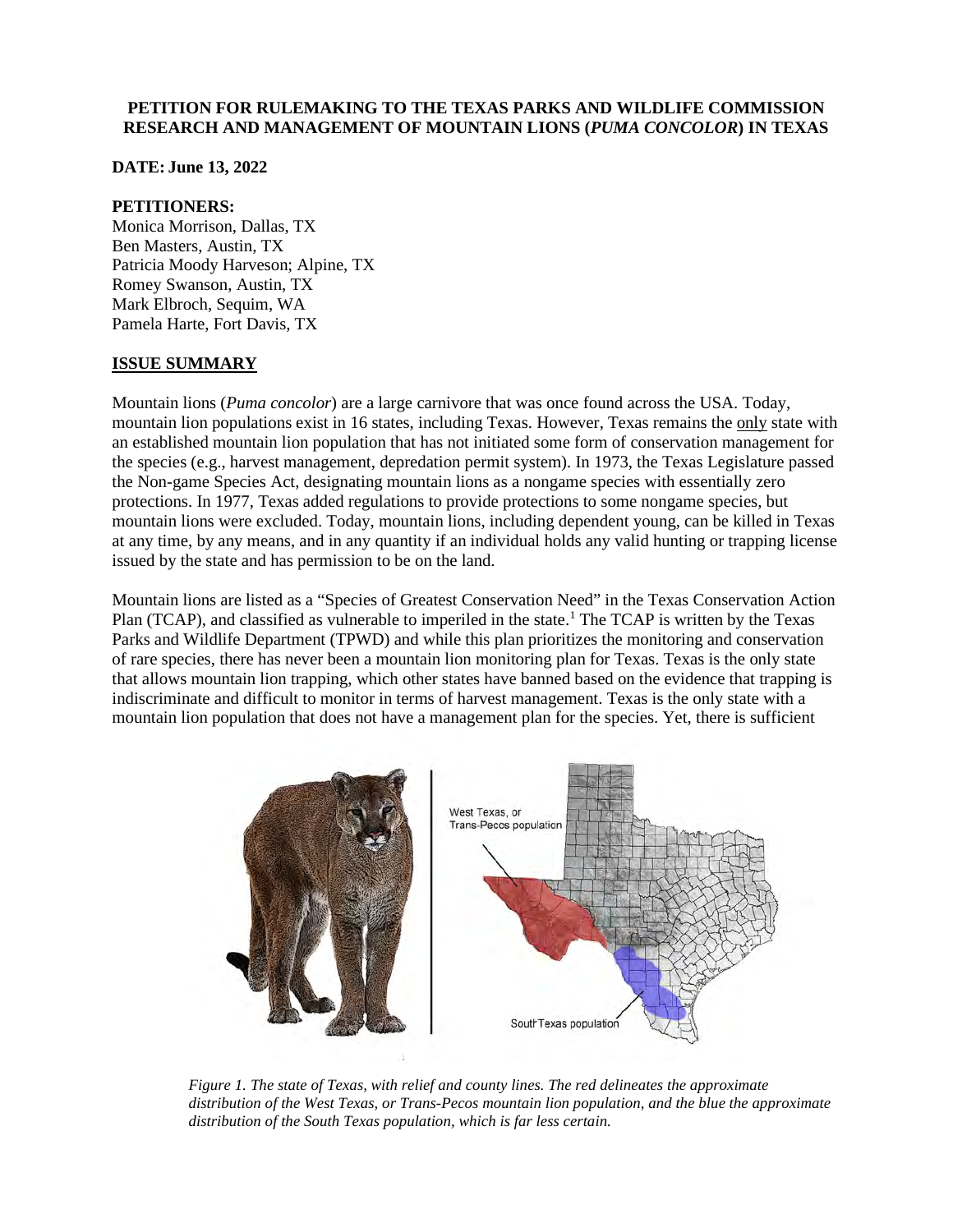research indicating that mountain lion populations in Texas require interventions to remain tenable (see [Elbroch and Harveson 2022\)](https://ecoevorxiv.org/cfnu6/)—actions that are in fact required by state law. *See* Tex. Parks & Wild. Code Ann. § 67.002(a) (requiring TPWD to "develop and administer management programs to insure the continued ability of nongame species of fish and wildlife to perpetuate themselves successfully").

Texas has confirmed two breeding populations of mountain lions, one in West Texas and the second in South Texas (Fig. 1). However, independent research suggests that the South Texas mountain lion population is untenable without intervention by wildlife managers, and recent surveys in the area have turned up few animals. Research also suggests that genetic diversity among South Texas mountain lions has dropped significantly, where the effective population size (defined as the number of breeding individuals contributing offspring in the population) has declined by greater than 50% due to habitat fragmentation, predator control, and the increased isolation of the South Texas population from other mountain lion populations in West Texas and Mexico.<sup>2</sup> Historic mountain lion research conducted in Texas suggests that mountain lion mortality in the state is so high that it threatens the long-term persistence of the species in the Trans-Pecos as well<sup>[3](#page-6-2)</sup>. A review of the relevant research conducted in Texas, and TPWD's internal communications around the subject, will be published in an upcoming article in the peer-reviewed science journal, *the Wildlife Society Bulletin*, a journal that caters to wildlife professionals published by The Wildlife Society, a leading, international network of 11,000 wildlife professionals. That article is archived and accessible [here.](https://ecoevorxiv.org/cfnu6/)

Immediate action is required to ensure the persistence of Texas mountain lions at sufficient numbers to maintain sustainable populations. The loss of functional mountain lion populations would be detrimental to Texas ecosystems and Texas culture. Mountain lions regulate prey and medium carnivore species, and may also reduce the spread of chronic wasting disease in ungulate herds, a critical topic in Texas and beyond.[4](#page-6-3) Culturally, the mountain lion is integral to the Texas identity, evidenced by four of the top ten Texas mascots being panthers, lions, wildcats, and cougars. The time to act is now. The Texan population is predicted to grow from 30 million to 50 million people over the next three decades, and our landscapes are becoming increasingly fragmented by roads and other infrastructure.

For these reasons and those stated in detail below, we request the Texas Parks and Wildlife Commission prescribe 6 activities and regulations. These 6 activities and regulations represent independent petitions rather than an all-or-nothing request. Nevertheless, taken together, these 6 items constitute a comprehensive action plan to ensure sustainable mountain lion populations in Texas. We, the petitioners, represent a diverse set of interested stakeholders including rural landowners, urban dwellers, wildlife biologists, wildlife advocates, livestock producers, hunters, nature enthusiasts, and photographers. We value the role that hunting and ranching contributes to conservation in Texas and believe the activities herein are respectful and reasonable measures to ensure a future in which hunters, ranchers, and mountain lions can coexist and thrive.

### **I. Proposed regulations and directives:**

We request the Texas Parks and Wildlife Commission initiate the following activities and regulations for mountain lions in Texas:

- 1. Conduct a statewide study to identify the abundance, status, and distribution of the mountain lion populations in Texas. A report outlining the findings will be published by end of year (EOY) 2024, or as rapidly as reasonably possible.
- 2. Require mandatory reporting of wild mountain lions killed or euthanized for any reason by members of the public, state and federal agents acting in their official capacity, and other wildlife responders. Individuals and agencies must report mountain lion kills to TPWD within 48 hours of taking the animal, by presenting the carcass to TPWD staff for examination and data collection.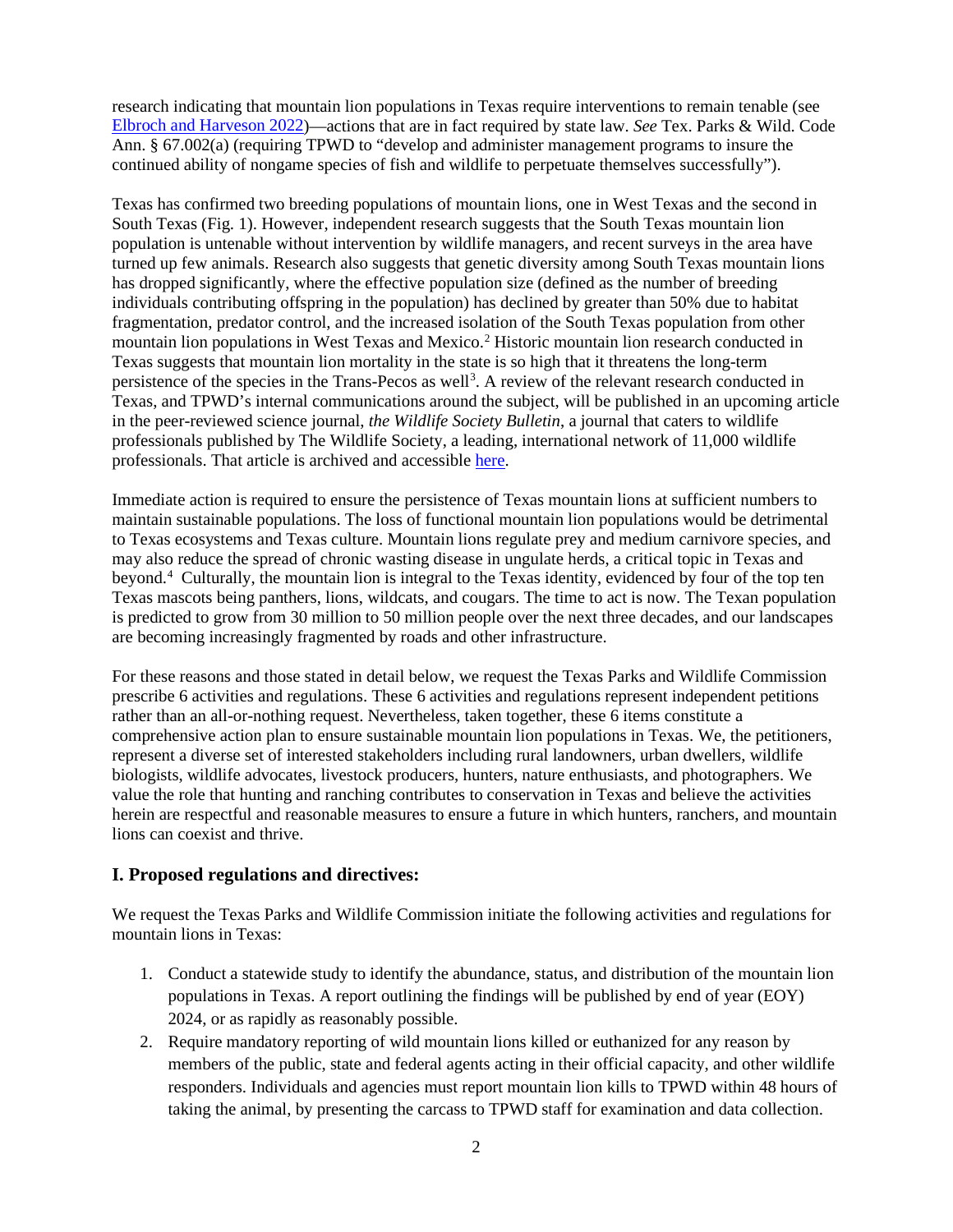- 3. Trappers employing any form of trap or snare to capture mountain lions must examine their devices at least once every 36 hours, and remove any animals they have caught, to make mountain lion trapping consistent with current furbearer trapping regulations in Texas. Trappers must present the carcass for examination to TPWD within 48 hours of removing the deceased animal.
- 4. Limit mountain lion take in South Texas to 5 animals per year until TPWD can determine the size and status of the population in this area and a stakeholder advisory group can establish sustainable hunting limits for the region. This restriction would not include killing a mountain lion for the following reasons:
	- a. For public safety or for protection of threatened and endangered species, and then conducted by state or federal agents;
	- b. The incidental death of an animal as result of scientific research;
	- c. For humane euthanasia of an injured animal (e.g., struck by a vehicle); and,
	- d. For livestock protection, once a loss is confirmed and a depredation permit is issued by TPWD, as defined in [Texas Code Chapter 65, Subchapter 1, Rule 65.220.](https://texreg.sos.state.tx.us/public/readtac$ext.TacPage?sl=R&app=9&p_dir=&p_rloc=&p_tloc=&p_ploc=&pg=1&p_tac=&ti=31&pt=2&ch=65&rl=220)
- 5. Prohibit canned hunting of mountain lions, or more specifically, the take of mountain lions that have been restricted from movement during a hunt or prior to a hunt, as defined in Parks and Wildlife Code [Chapter 62, Subchapter F, Sec 62.101,](https://statutes.capitol.texas.gov/Docs/SDocs/PARKSANDWILDLIFECODE.pdf) 62.102, 62.103. This includes, but is not limited to, actions that intentionally injure an animal or hold an animal in a trap or other enclosure prior to the hunt.
- 6. Form a stakeholder advisory group to collaborate with TPWD to write a mountain lion management plan for Texas by EOY 2025. This group will include representatives from the following groups: hunting organizations, livestock organizations, wildlife conservation organizations (non-hunting), outdoor recreation organizations (non-hunting), animal welfare organizations, independent mountain lion biologists, TPWD biologists, TPWD policy managers.

# **II. Justifications for the requested activities and new regulations:**

# **1. Conduct a statewide study to identify the abundance, status, and distribution of the mountain lion populations in Texas. A report outlining the findings will be published by EOY 2024, or as rapidly as reasonably possible.**

The Parks and Wildlife Code requires TPWD to "conduct ongoing investigations of nongame fish and wildlife," such as mountain lions, so that the department can "develop information on populations, distribution, habitat needs, limiting factors, and any other biological or ecological data to determine appropriate management and regulatory information" Tex. Parks & Wild. Code Ann. § 67.003. Further, the Code requires TPWD to "develop and administer management programs to insure the continued ability of nongame species of fish and wildlife to perpetuate themselves successfully" *Id.* § 67.002(a).

TPWD cannot administer such a management program for mountain lions if it does not have reliable information about the species' population and distribution in the state, which it does not. Further, TPWD cannot determine the potential impacts of harvest and other take of mountain lions without knowing their baseline population abundance. *See* Tex. Parks & Wild. Code Ann. § 67.003. Therefore, at present, the agency cannot manage mountain lions in a manner that ensures the continued ability of mountain lions to "perpetuate themselves successfully." *See Id.* § 67.002(a). Sound science and transparency are fundamental to maintaining public trust in wildlife management conducted by TPWD.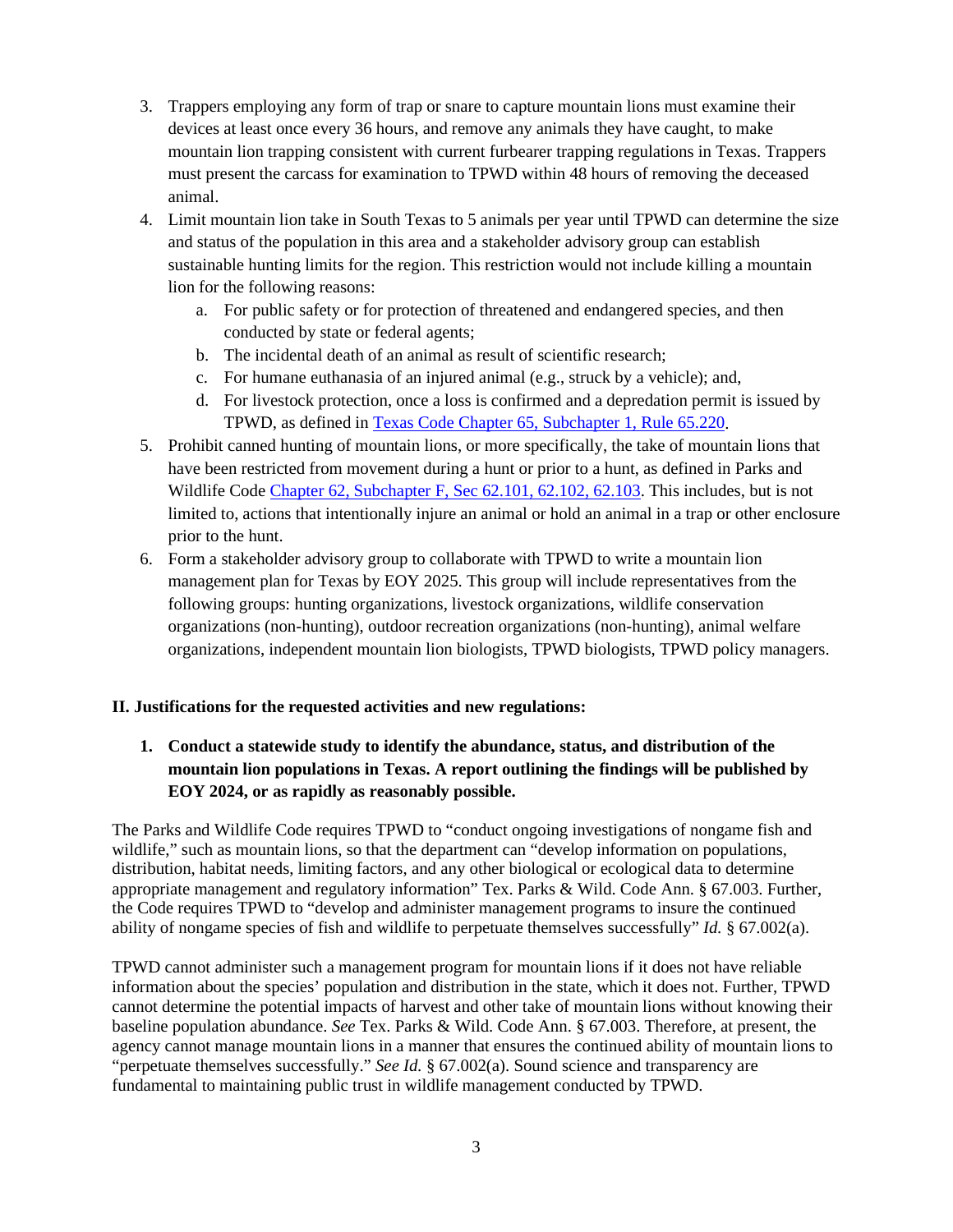In order to gain such information, the Code explicitly grants TPWD the authority to "conduct scientific investigation and survey of nongame species for better protection and conservation." *Id.* § 67.002(b). Additionally, TPWD may "disseminate information pertaining to nongame species conservation, management, and values."

To comply with its obligations under the Wildlife Code, we request that the TPWD immediately undertake research to determine the abundance, status, densities, and distribution of Texas mountain lion populations. At minimum, the agency should establish an occupancy framework for monitoring mountain lion distribution, in combination with density estimates for key regions. Given the uncertainty and the urgent need of the species' status in South Texas, we request that TPWD complete the initial phase of this research on the mountain lion population and publish a report of its findings by EOY 2024, or as near to as reasonably possible.

**2. Require mandatory reporting of wild mountain lions killed or euthanized for any reason by members of the public, state and federal agents, and other wildlife responders to TPWD within 48 hours of taking the animal, by presenting the carcass to TPWD staff for examination and data collection.** 

TPWD does not regulate the taking of mountain lions, and hunters and trappers can kill an unlimited numbers of mountain lions every year. Additionally, unlike other animals that are hunted and trapped, TPWD has no reporting requirements when someone kills or euthanizes a wild mountain lion, undermining TPWD's and other biologists' ability to monitor the species and to ensure the continued ability of the species to successfully perpetuate itself.

Under the Parks and Wildlife Code, TPWD has an obligation to "develop and administer management programs to ensure the continued ability of nongame species of fish and wildlife to perpetuate themselves successfully." Tex. Parks & Wild. Code Ann. § 67.002. Further, TPWD is required to "conduct ongoing investigations of nongame fish and wildlife to develop information on populations, distribution, habitat needs, limiting factors, and any other biological or ecological data to determine appropriate management and regulatory information." *Id.* § 67.003. To these ends, the Commission has the authority to issue regulations establishing "any limits on the taking . . . of nongame fish or wildlife that the department considers necessary to manage the species." *Id.* § 67.004. We ask that the Commission adopt a regulation requiring mandatory reporting within 48 hours for all wild mountain lions killed for any reason to ensure that TPWD can properly manage the species. See justifications under "1" above.

Further we request that all mountain lions harvested or killed are presented to TPWD staff for sampling. We encourage TPWD to collect, at minimum, the following data to determine the age and sex of the animal:

- A genetic tissue sample which can be used to determine sex, genetic health of the population, immigration and source populations of transient mountain lions found in Texas;
- Frontal and lateral photos of dentition, with lips held back to ensure the visibility or absence of gum line recession on the upper canines; and,
- Photos of the interior of front legs to document the presence or absence of barring.
- **3. Require trappers employing any form of trap or snare to capture mountain lions to examine their devices at least once every 36 hours, to make mountain lion trapping consistent with current furbearer trapping regulations in Texas.**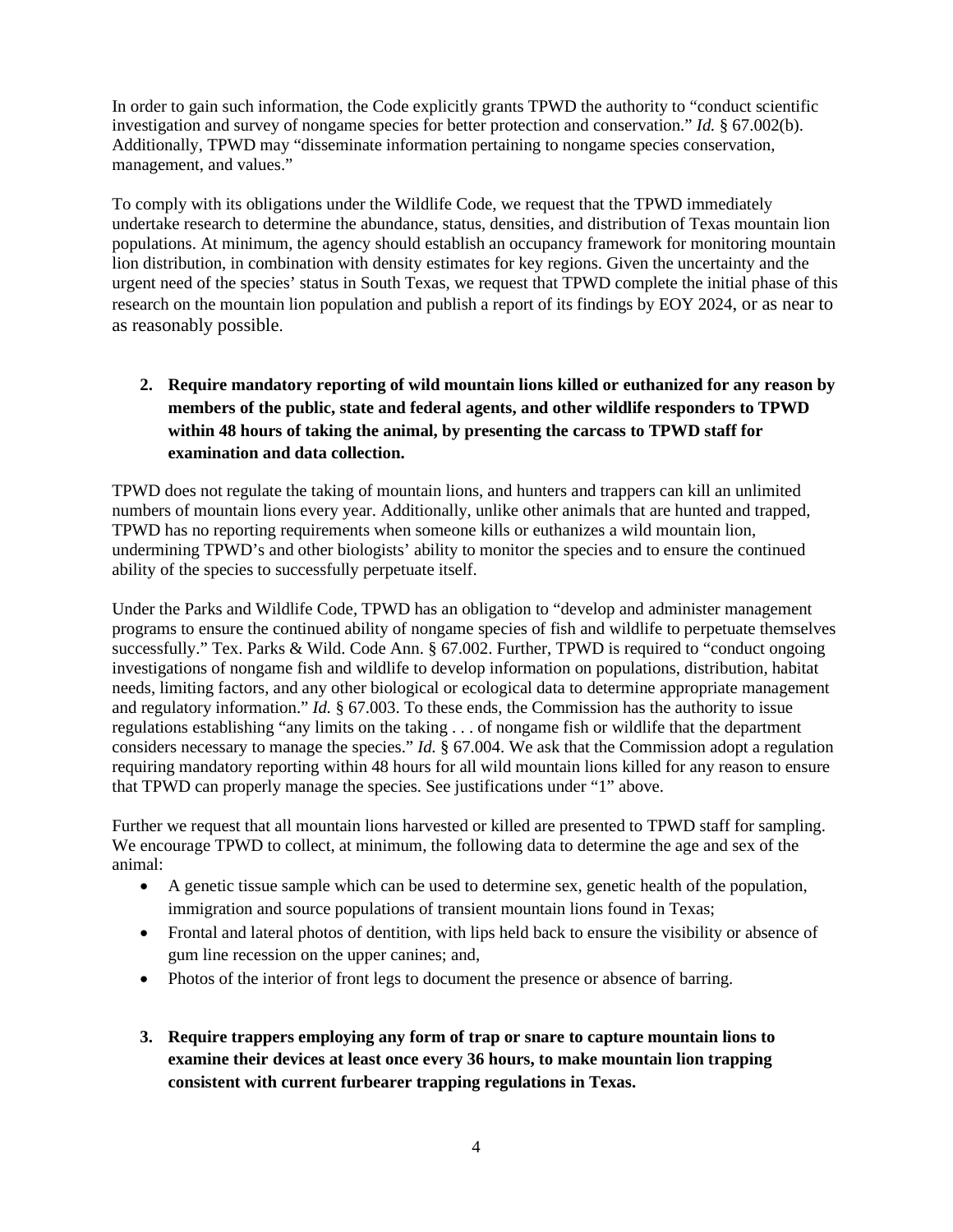Under the Parks and Wildlife Code, the Commission has the authority to issue regulations establishing "any limits on the taking . . . of nongame fish or wildlife that the department considers necessary to manage the species." Tex. Parks & Wild. Code Ann. § 67.004. We ask that the Commission adopt a regulation requiring the take of mountain lions with snares, foothold traps, body gripping traps, or live or box traps only if devices are examined at least once every 36 hours, and that any mountain lions caught in said traps be removed from devices upon discovery and presented to TPWD for sampling. These trapcheck requirements are consistent with those for the trapping and snaring of fur-bearing animals in Texas. *See* 31 [Tex. Admin. Code § 65.375\(c\)\(2\)\(E\)-\(F\).](https://texreg.sos.state.tx.us/public/readtac$ext.TacPage?sl=R&app=9&p_dir=&p_rloc=&p_tloc=&p_ploc=&pg=1&p_tac=&ti=31&pt=2&ch=65&rl=375)

Texas is the only state that allows the recreational use of traps to take mountain lions. Mountain lions caught in traps are not only subjected to the elements while captured, but also fight to free themselves, causing extremely painful self-harm.<sup>[5](#page-6-4)</sup> Importantly, traps also catch non-target species, including the state threatened black bear which shares much of the same habitat as mountain lions in West Texas. Thus, trap check requirements for mountain lions are not only necessary to manage this species, they could also help limit lethal incidental take of non-target species, allowing for management of the non-target species as well.

# **4. Limit mountain lion take in South Texas to 5 animals per year until TPWD can determine the size and status of the population in this area and a stakeholder advisory group can establish sustainable hunting limits.**

In 2012, peer-reviewed science coauthored by TPWD biologists warned that the South Texas mountain lion population was untenable without conservation intervention<sup>[6](#page-6-5)</sup>. This research suggested that genetic diversity among South Texas mountain lions has dropped significantly, and that the South Texas effective mountain lion population size (defined as the number of breeding individuals contributing offspring in the population) has declined by greater than 50% due to habitat fragmentation, predator control, and the increased isolation of the South Texas population from other mountain lion populations in West Texas and Mexico[.7](#page-6-6) To date no action has been taken, and recent surveys in the region have documented few animals, suggesting cause for concern. This research is summarized in Elbroch and Harveson (2022).

Based on current but limited data, anthropogenic mortality rates in Texas are among the highest in the US, and although the effects of human-caused mortality on population dynamics are variable, they are well beyond the suggested mortality rates recommended to maintain stable mountain lion populations.<sup>8</sup> Similarly, adult female mountain lion survival in Texas studies are generally lower than female survival reported in other US studies; published female survival estimates in Texas suggest that the Texas populations studied were all likely declining when the studies were active<sup>[9](#page-6-8)</sup>. Studies that have estimated Texas mountain lion density report abundances well below most research done on the species elsewhere; and while low densities in Texas are in part driven by the arid environments of the region, most lion mortalities in Texas are human-caused, which is almost always additive<sup>10</sup> (in this case additive means that an animal would have unlikely died, if not for having been killed by a person).

Under the Parks and Wildlife Code, TPWD has an obligation to "develop and administer management programs to ensure the continued ability of nongame species of fish and wildlife to perpetuate themselves successfully." Tex. Parks & Wild. Code Ann. § 67.002. The Commission therefore has the authority to issue regulations establishing "any limits on the taking . . . of nongame fish or wildlife that the department considers necessary to manage the species." *Id.* § 67.004. We ask that the Commission to temporarily limit the take of mountain lions in South Texas to 5 animals until TPWD determines the size and status of the mountain lion population in this area and sustainable hunting limits for the region are established. This temporary limit would include all counties in the TPWD South Texas Plains Wildlife District (Fig. 2).

This limit on take would not include killing a mountain lion for the following purposes: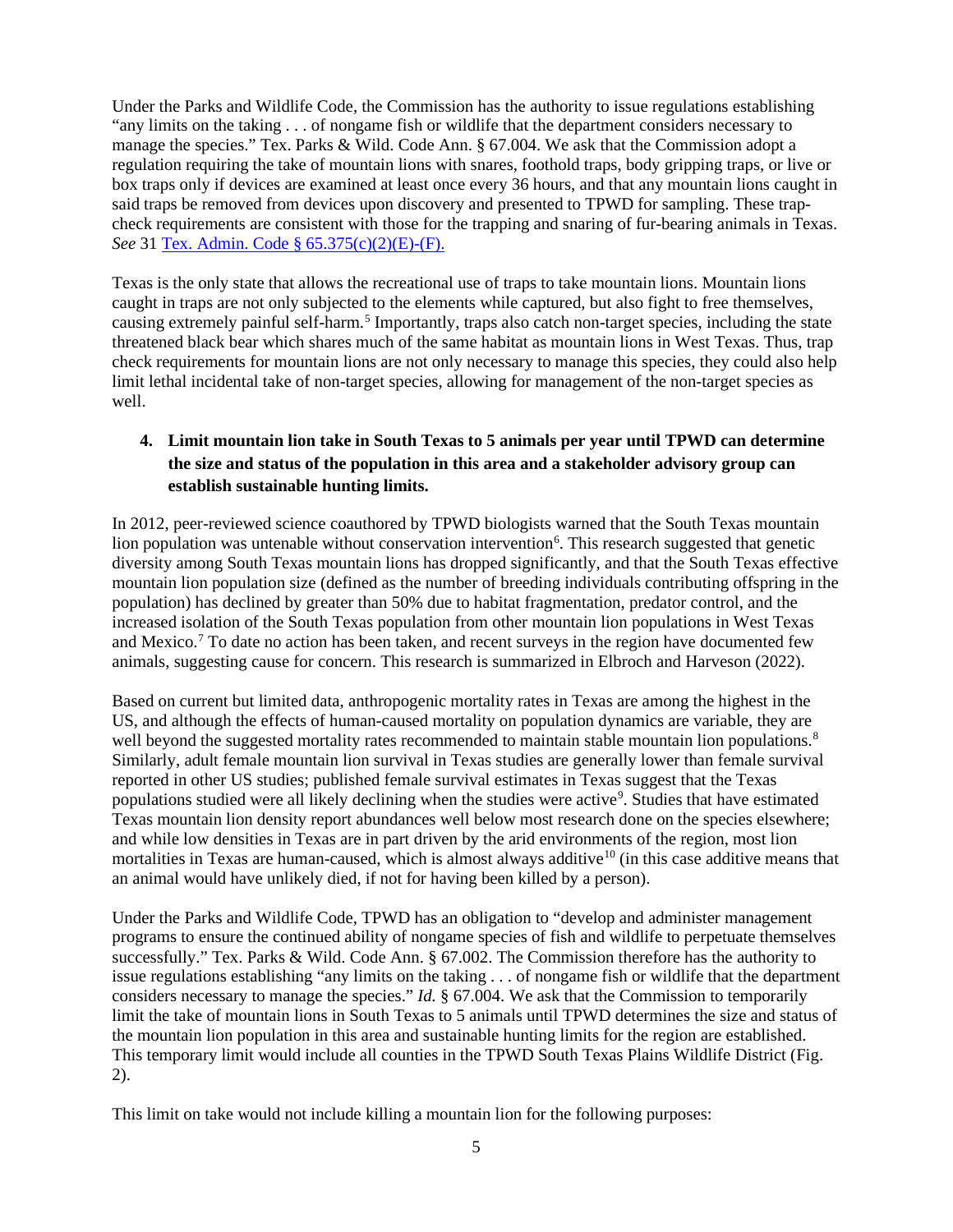- a. For public safety or for protection of threatened and endangered species by state or federal agents;
- b. The incidental death of an animal a result of scientific research;
- c. For humane euthanasia; and,
- d. For livestock protection, once a loss is confirmed and once a depredation permit is obtained, as defined in Texas [Code Chapter 65, Subchapter 1, Rule 65.220.](https://texreg.sos.state.tx.us/public/readtac$ext.TacPage?sl=R&app=9&p_dir=&p_rloc=&p_tloc=&p_ploc=&pg=1&p_tac=&ti=31&pt=2&ch=65&rl=220)



*Figure 2. Counties in South Texas for which the limit of take would apply.*

# **5. Prohibit canned hunting of mountain lions**

We ask the Commission to ban canned mountain lion hunts, as these practices run counter to the tenets of fair chase, are ethically questionable, and open TPWD to unnecessary criticism. We define "canned" hunts as take of mountain lions that have been restricted from movement during a hunt or prior to a hunt, as defined in Parks and Wildlife Code Chapter 62, Subchapter F, Sec 62.101, 62.102, 62.103, including actions that intentionally injure an animal or hold an animal in a trap or other enclosure prior to the hunt. Currently, Texas Parks & Wildlife Code does prohibit killing or attempting to injure a "dangerous wild animal" if the animal is "in captivity," or "released from captivity … for the purpose of being killed," but mountain lions are not included in the definition of "dangerous wild animal." Tex. Parks & Wild. Code Ann. §§ 62.101,.

Under the Parks and Wildlife Code, TPWD has an obligation to "develop and administer management programs to ensure the continued ability of nongame species of fish and wildlife to perpetuate themselves successfully." Tex. Parks & Wild. Code Ann. § 67.002(a). Accordingly, the Commission has broad authority to issue regulations establishing "any limits on the taking, possession, propagation, transportation, importation, exportation, sale, or offering for sale of nongame fish or wildlife that the department considers necessary to manage the species." *Id.* § 67.004(a).

# **6. Form a stakeholder advisory group to collaborate with TPWD to establish a mountain lion management plan for Texas by EOY 2025.**

We request the Commission and TPWD commit to the creation of a science-based mountain lion management plan by December, 2025, and that this management plan include input from diverse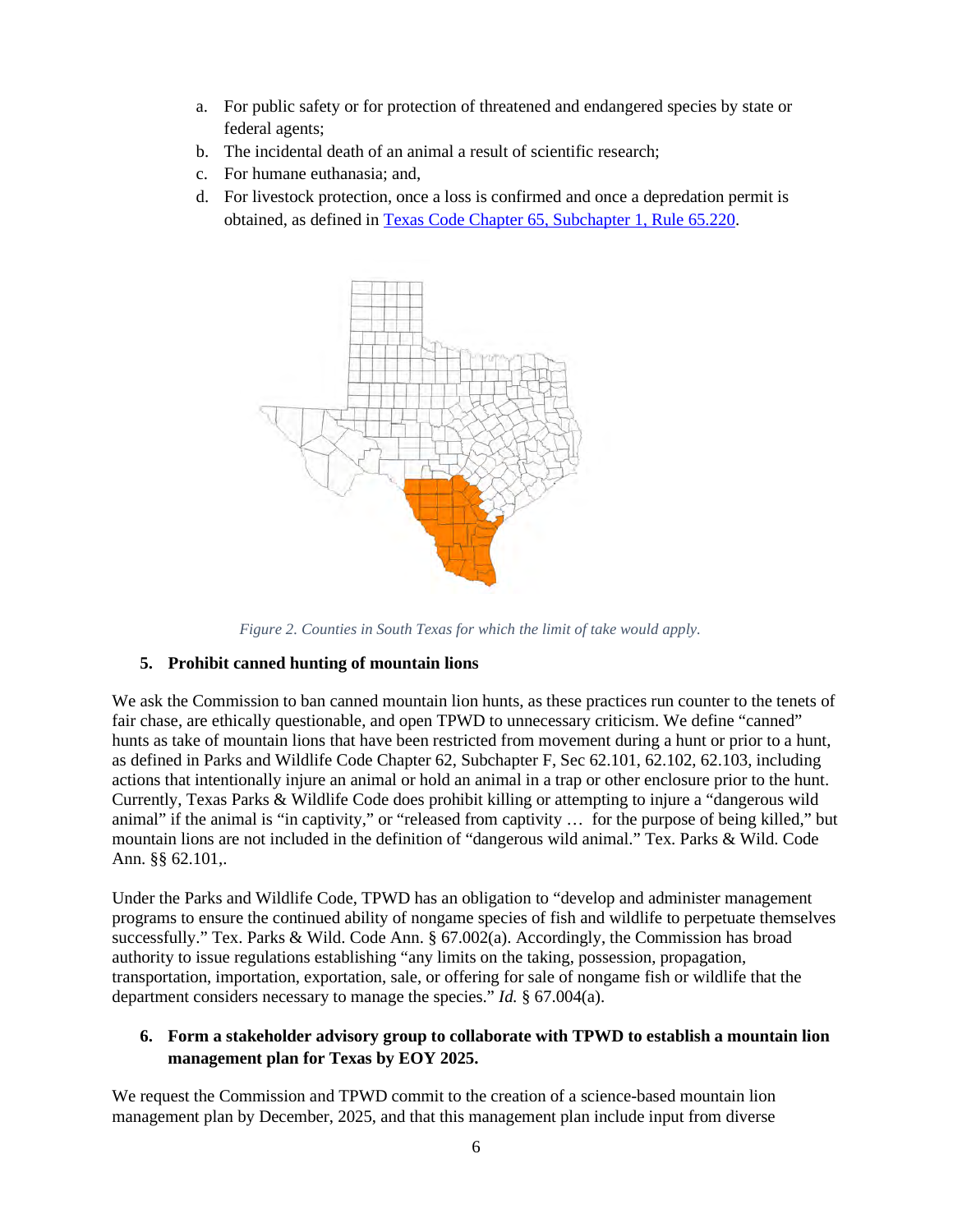<span id="page-6-0"></span>stakeholder groups empowered via the creation of a TPWD-led Mountain Lion Advisory Committee. This management plan must include baseline knowledge of mountain lion abundance and distribution across Texas, and regional management actions, including harvest guidelines co-created and sanctioned by the Advisory Committee. The creation of this committee will allow TPWD to "develop and administer management programs to insure the continued ability of nongame species of fish and wildlife to perpetuate themselves successfully." Tex. Parks & Wild. Code Ann. § 67.002(a). Moreover, TPWD "is under the policy direction of the Parks and Wildlife Commission." *Id.* § 11.011.

<span id="page-6-3"></span><span id="page-6-2"></span><span id="page-6-1"></span>The Advisory Committee will be supported (e.g., provided presentations and materials) to ensure they are aware of the best available science on the status of the species in Texas, as well as the science governing sustainable hunting limits, such as quotas and seasons, and regulations for the take of mountain lions for predator control purposes. TPWD will act as a stakeholder within the Advisory Committee, which should include representatives from a broad group of constituents and organizations and be well-balanced with membership from urban and rural communities, consumptive and non-consumptive users of wildlife, and different cultures (e.g., Latino representation). We suggest TPWD invite participants from the following geographies and organizations, to ensure equitable opportunity for participation by diverse stakeholders: hunting conservation organizations, Texas livestock organizations, wildlife conservation organizations, outdoor recreation organizations (e.g., hiking or bird watching), animal welfare organizations, South Texas, West Texas, academic scientists, independent mountain lion biologists, and TPWD biologists and policy managers.

#### <span id="page-6-5"></span><span id="page-6-4"></span>**References (Endnotes follow)**

- <span id="page-6-6"></span>Baune, C., Wolfe, L.L., Schott, K.C., Griffin, K.A., Hughson, A.G., Miller, M.W., Race, B. (2021). Reduction of Chronic Wasting Disease prion seeding activity following digestion by mountain lions. *Msphere*, *6*(6), e00812-21.
- <span id="page-6-7"></span>Beausoleil, R. A., G. M. Koehler, B.T. Maletzke, B.N. Kertson, and R.G. Wielgus. "Research to Regulation: Cougar Social Behavior as a Guide for Management." *Wildlife Society Bulletin* 37, no. 3 (2013): 680-88.
- <span id="page-6-8"></span>Colorado Parks & Wildlife. "Colorado West Slope Mountain Lion (Puma Concolor) Management Plan: Northwest and Southwest Regions." edited by Colorado Department of Natural Resources, 2020.
- Elbroch, L. M., and Patricia Harveson. "It's Time to Manage Mountain Lions in Texas." EcoEvoRxiv, 28 May 2022. Web.
- <span id="page-6-9"></span>Harveson, P. M., C. Dennison, B. Geary, D. Milani, D. Rumbelow, and L. A. Harveson. "Mountain Lion Ecology and Predator-Prey Dynamics in the Davis Mountains." edited by Borderlands Research Institute. Alpine, TX, USA., 2016.
- Holbrook, J. D., R. W. DeYoung, M. E. Tewes, and J. H. Young. "Demographic History of an Elusive Carnivore: Using Museums to Inform Management." *Evolutionary Applications*, no. 5 (2012a): 619-28.
- Holbrook, J. D., R. W. DeYoung, J. E. Janecka, M. E. Tewes, R. L. Honeycutt, and J. H. Young. 2012a. Genetic diversity, population structure, and movements of mountain lions in Texas. Journal of Mammalogy 93:989–1000.
- Iossa, G., C. D. Soulsbury, and S. Harris. "Mammal Trapping: A Review of Animal Welfare Standards of Killing and Restraining Traps." *Animal Welfare* 16, no. 3 (Aug 2007): 335-52.
- Krumm, C. E., M. M. Conner, N. T. Hobbs, D. O. Hunter, and M. W. Miller. "Mountain Lions Prey Selectively on Prion-Infected Mule Deer." *Biology Letters* 6, no. 2 (2009): 209-11.
- Sargeant, Glen A., Duane C. Weber, and Daniel E. Roddy. "Implications of Chronic Wasting Disease, Cougar Predation, and Reduced Recruitment for Elk Management." *The Journal of Wildlife Management* 75, no. 1 (2011): 171-77.
- Wild, Margaret A., N. T. Hobbs, M. S. Graham, and M. W. Miller. "The Role of Predation in Disease Control: A Comparison of Selective and Nonselective Removal on Prion Disease Dynamics in Deer." *Journal of Wildlife Diseases* 47, no. 1 (2011): 78-93.